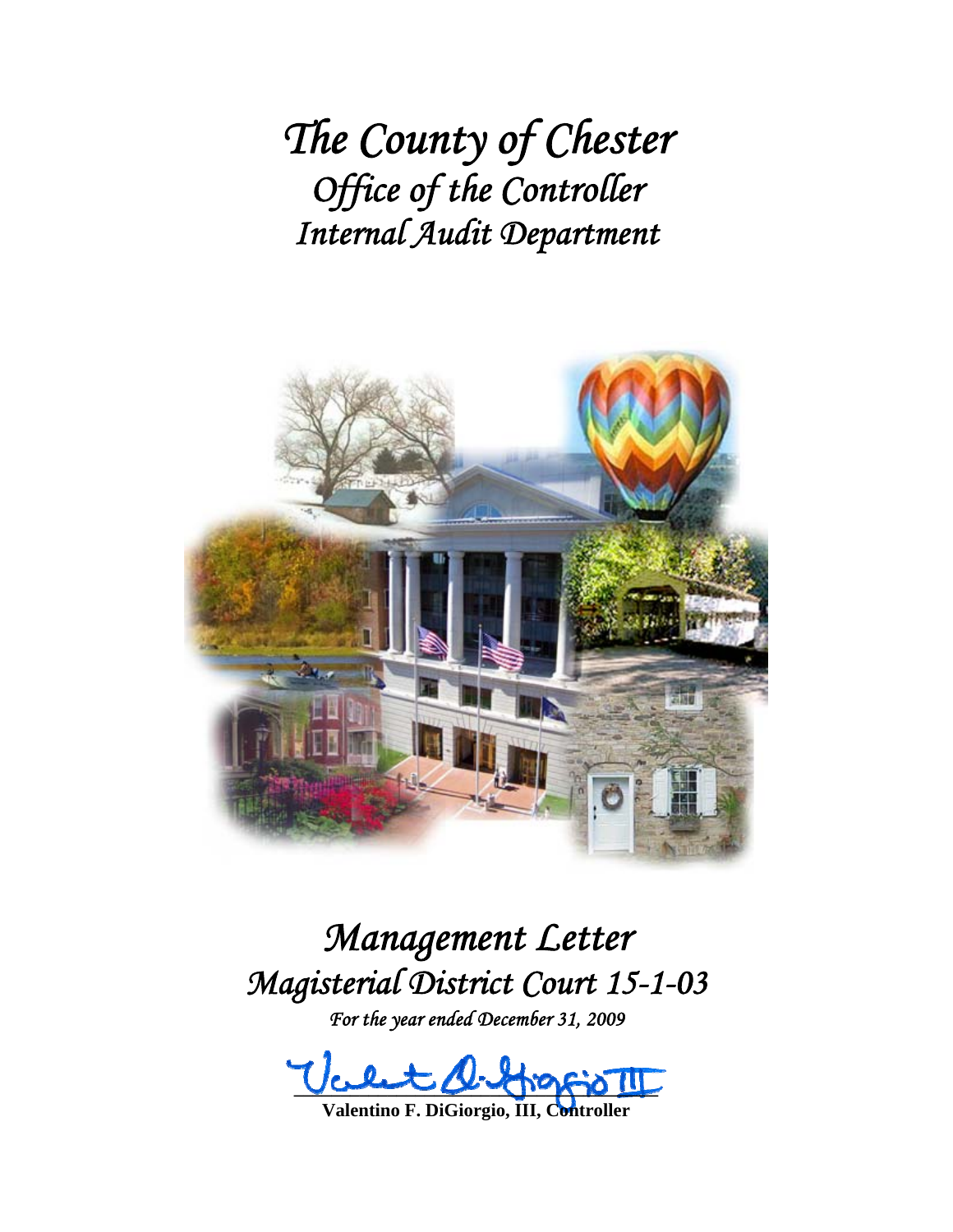## **To: Magisterial District Judge Gregory V. Hines**

## *Introduction*

On June 24, 2010, Internal Audit completed an audit of Magisterial District Court 15-1-03 (*District Court*). Gretchen W. Sohn, CIA, was the auditor-in-charge. Internal Audit is required by County Code to review district courts annually to ensure compliance with policies and procedures mandated by the Administrative Office of Pennsylvania Courts and/or District Justice Administration and to assess their overall internal control structure. The scope of our audit included a review of the following:

- Cash and Petty Cash
- Undisbursed Funds
- Cash Receipts
- Manual Receipts
- Cash Disbursements
- Voided Transactions
- Overall Compliance.

We conducted our audit in accordance with generally accepted auditing standards and standards applicable to financial audits contained in *Government Auditing Standards* published by the Comptroller of the United States. We have also issued our Independent Auditor's Report on Compliance and Internal Control over Financial Reporting concurrent with this Management Letter. Disclosures and other information in that Report (also dated June 24, 2010) should be considered in conjunction with this Management Letter.

## *Executive Summary*

The management and staff of the *District Court* are, in all material respects, in compliance with policies and procedures set forth by the Administrative Office of Pennsylvania Courts and directives imposed by District Justice Administration. Also, Internal Audit noted no significant deficiencies or material weaknesses in the overall internal control structure.

Minor findings involving internal control and compliance with policies and procedures are included within this Management Letter. We would like to commend the management and staff of the *District Court* for the hard work performed to continually improve the overall conditions in the court.

Internal Audit would also like to thank the management and staff of the *District Court* for their cooperation and assistance during the course of this audit.

We have provided herein a copy of our "Audit Findings" and "Recommendations" for your review and comment. Please feel free to contact our office at (610) 344-6797 should you have any questions or concerns.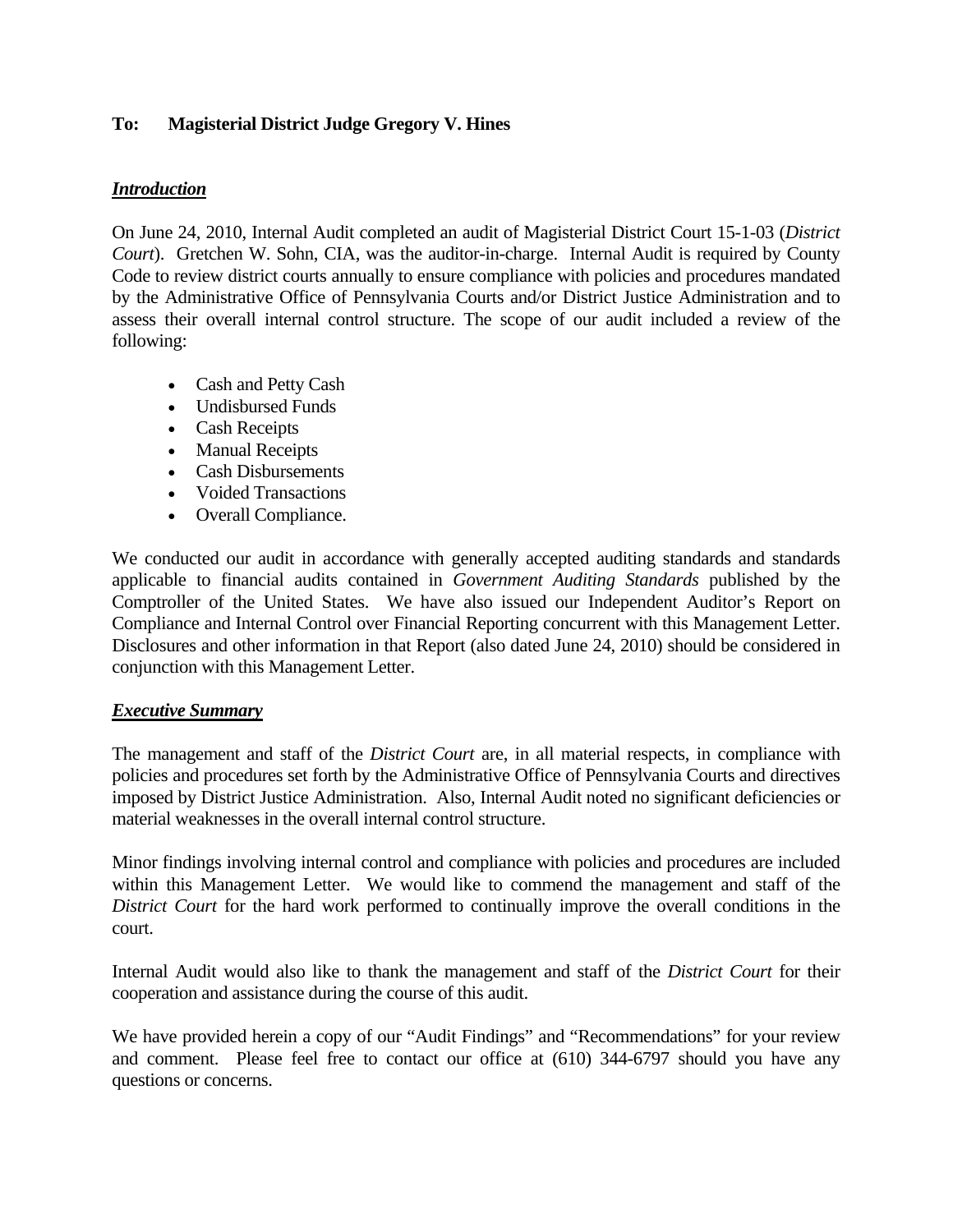## **MAGISTERIAL DISTRICT COURT 15-1-03**

# **FINDINGS AND RECOMMENDATIONS**

# **FOR THE YEAR ENDED DECEMBER 31, 2009**

# **I. INTERNAL CONTROL FINDINGS AND RECOMMENDATIONS**

## RECONCILIATION/RECORDING

Finding 1: Cash Adjustments

Internal Audit noted the following:

 In 1 instance, the appropriate debit adjustment was processed by the *District Court* because of a difference between the book and bank deposit amount on May 13, 2009. To date, the bank has not been contacted to explain their posting and/or to reverse the entry.

#### Recommendation

Internal Audit recommends that the *District Court* exercise greater care when processing cash adjustments needed to reconcile their bank account at month-end. Every debit adjustment requires a subsequent credit adjustment and vise-versa. Corrective action should be taken as soon as discrepancies between book and bank deposits occur. Continuous follow-up is required until the items are corrected and the *District Court* can process the appropriate debit/credit adjustment.

#### *Auditee Response*

*District Court management concurs with the finding and recommendation.* 

## **II. COMPLIANCE WITH POLICIES AND PROCEDURES**

In order to test compliance with all applicable policies and procedures, Internal Audit selected a statistical sample of 20 case files out of a total population of 4,934 case files created in 2009. In addition, we performed other related tests of cash receipts, cash disbursements, manual receipts, undisbursed funds, and voided transactions. Sample size for the tested areas was determined through a risk assessment analysis based on the results of the *District Court's* prior year audit and current year case load. We believe the results of our tests are representative of the entire population on the basis of accepted audit sampling principles.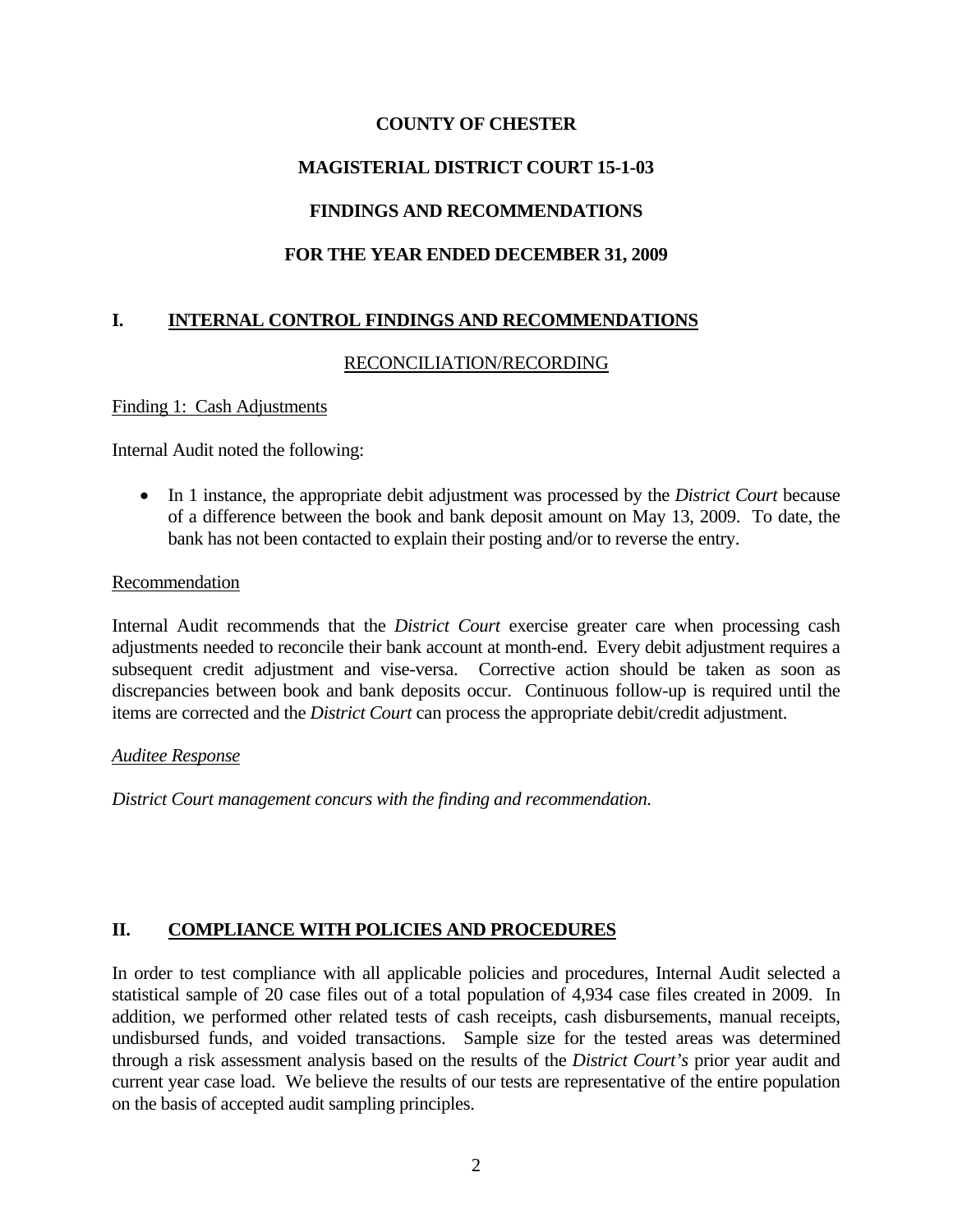# **MAGISTERIAL DISTRICT COURT 15-1-03**

# **FINDINGS AND RECOMMENDATIONS**

## **FOR THE YEAR ENDED DECEMBER 31, 2009**

# **II. COMPLIANCE WITH POLICIES AND PROCEDURES**

## Finding 1: Stale-dated Checks

Internal Audit noted that stale-dated checks were not being voided/escheated in a timely manner.

#### Recommendation

Internal Audit recommends that District Court staff adhere to the stale-dated check procedures as outlined in the District Justice Automated Office Clerical Procedures Manual.

#### *Auditee Response*

*District Court management concurs with the finding and recommendation.* 

## Finding 2: Cash Receipts

Internal Audit noted the following:

• In 1 instance, a non-pay receipt for a Landlord/Tenant Civil docket did not have the required Informa Pauperis Affidavit/Petition attached to the case file.

## Recommendation

Internal Audit recommends that the *District Court* exercise greater care to ensure that appropriate documentation and support are attached to case files for which a non-pay receipt has been processed.

## *Auditee Response*

*District Court management concurs with the finding and recommendation.*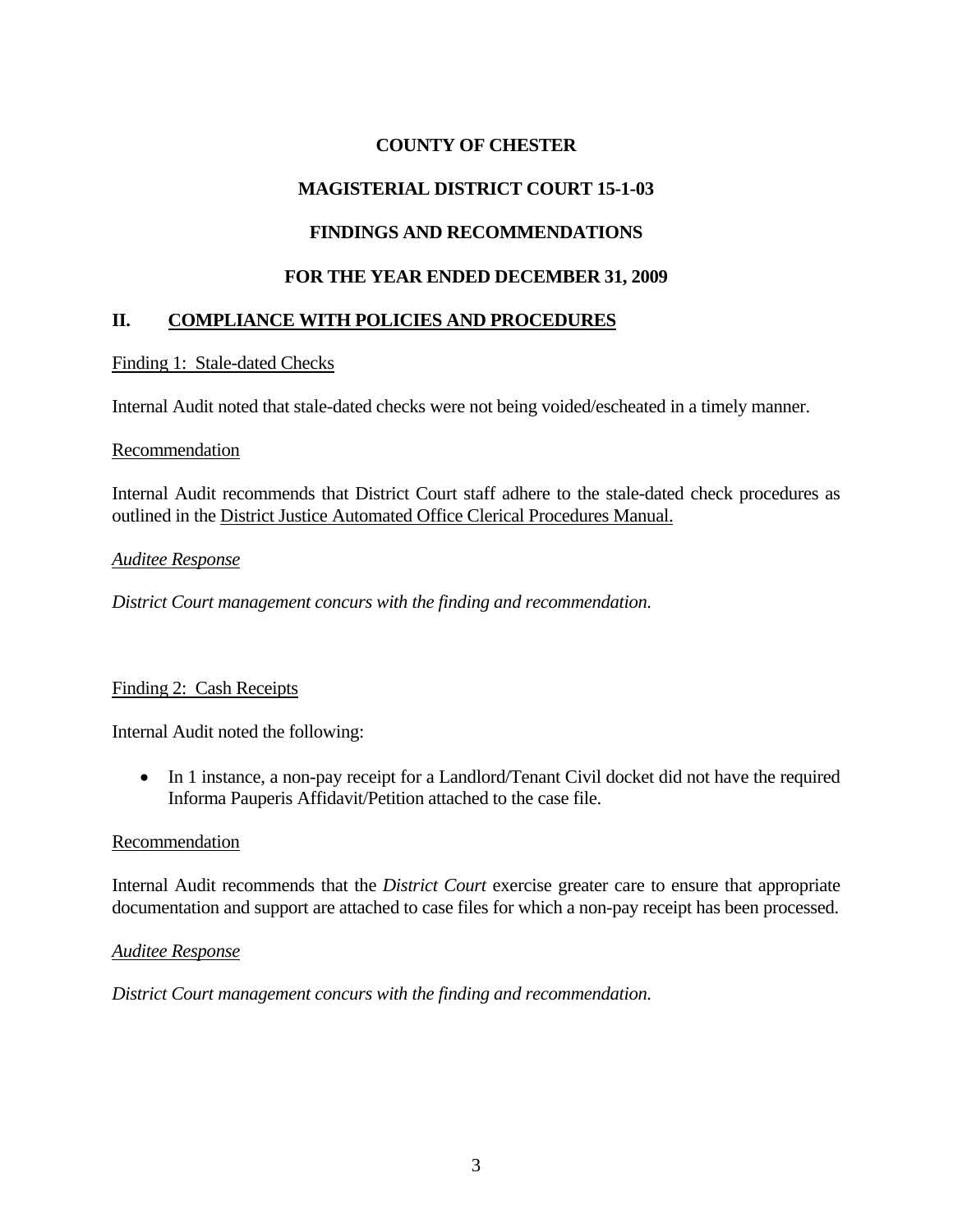# **MAGISTERIAL DISTRICT COURT 15-1-03**

# **FINDINGS AND RECOMMENDATIONS**

## **FOR THE YEAR ENDED DECEMBER 31, 2009**

# **II. COMPLIANCE WITH POLICIES AND PROCEDURES**

## Finding 3: Voided Disbursements

Internal Audit noted the following:

• In 1 instance, a copy of the replacement check for a voided disbursement was not attached to the case file.

#### **Recommendation**

Internal Audit recommends that a copy of all voided checks be attached to the appropriate case file and be labeled "void/stale/lost" to ensure complete and accurate records.

#### *Auditee Response*

*District Court management concurs with the finding and recommendation.* 

## Finding 4: Overall Compliance

Internal Audit noted the following:

- In 1 instance, the citation "Certification of Disposition" was not completed with the adjudication, sentence, and signature and seal of the district judge on a case which was closed.
- In 1 instance, a warrant was not recalled after 60 days of issuance.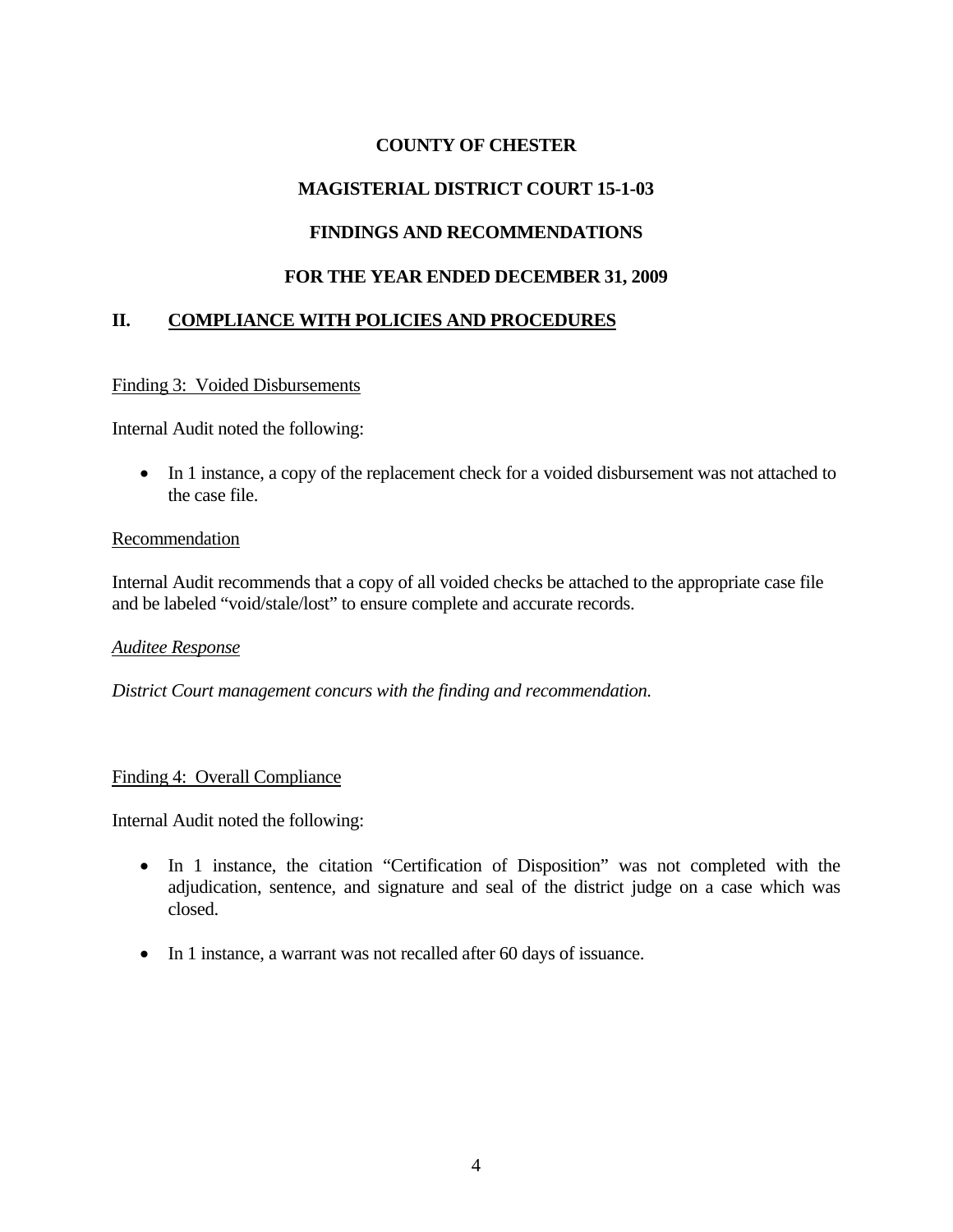# **MAGISTERIAL DISTRICT COURT 15-1-03**

# **FINDINGS AND RECOMMENDATIONS**

## **FOR THE YEAR ENDED DECEMBER 31, 2009**

# **II. COMPLIANCE WITH POLICIES AND PROCEDURES**

Finding 4: Overall Compliance (continued)

## **Recommendation**

Internal Audit recommends that the citation "Certification of Disposition" be completed upon adjudication of the case. Internal Audit also recommends that the *District Court* staff adhere to the procedures regarding the issuance and recalling of warrants as outlined in the District Justice Automated Office Clerical Procedures Manual. Per the AOPC procedures, warrants are to be recalled 60 days of the issuance date.

*Auditee Response*

*District Court management concurs with the findings and recommendations.*